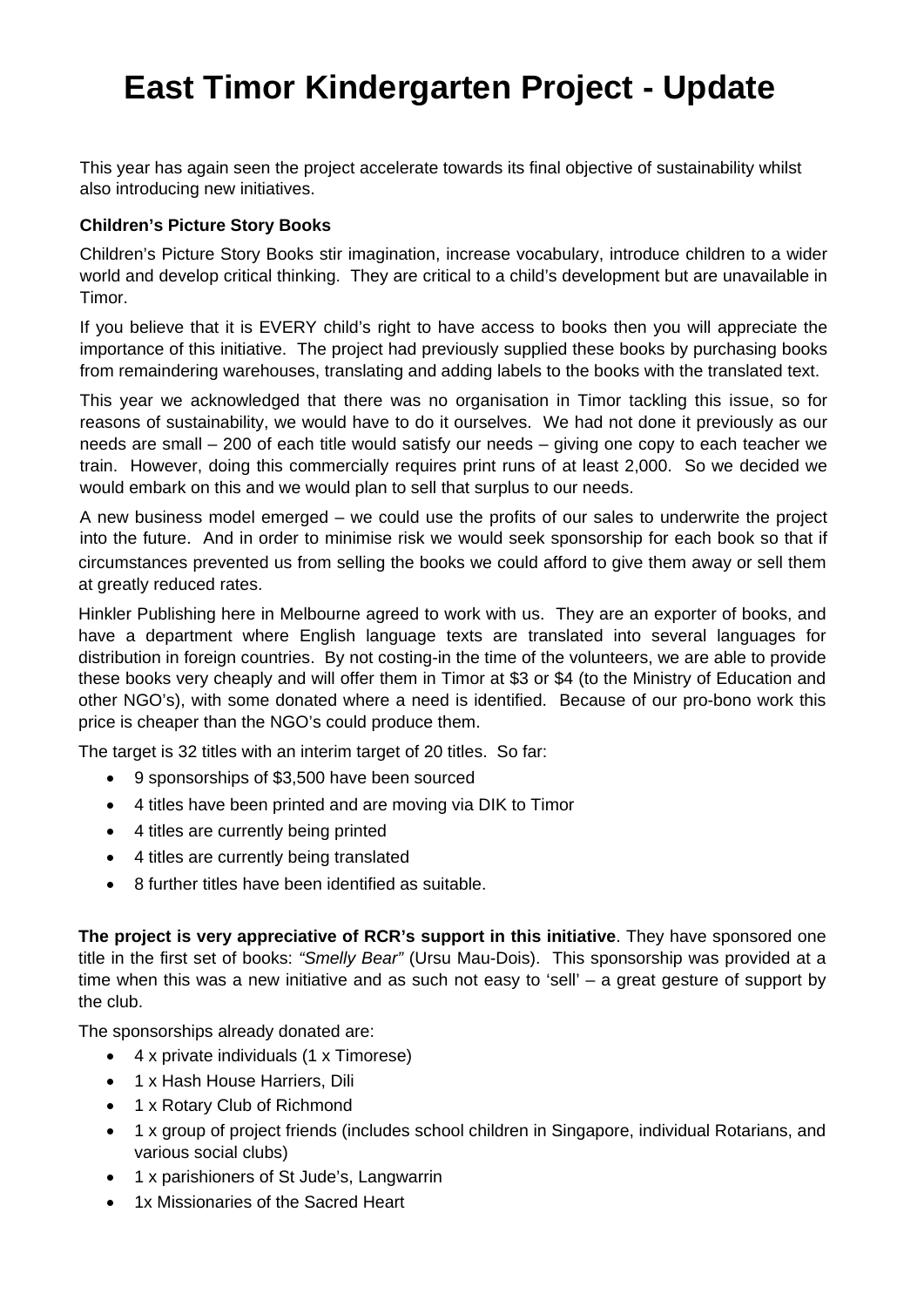# **ATPE Office**

East Timor Development Agency (ETDA) has generously supplied us with an office which has made a significant difference.

This has now been set up – thanks to RCR. **RCR has donated a printer, computer, laminator, guillotine and many other pieces of office equipment and consumables**. RCR also purchased many plastic storage boxes which allows us to be well organised. This now means that most of the production work can take place in Timor.

## **Trainers**

Two teachers are now employed half-time each. This has moved the project to a new level.

Early in the year they studied for 3 months full time and their hard work was rewarded by a Certificate 3 and Certificate 4 in *Train the Trainer*.

Currently the Trainers spend a lot of their time doing 'homework' as they build their skills in the subjects that they teach. They also study English every day and an international volunteer in Timor is training them in the use of the computer.

Barbara speaks to them almost daily over Skype and assists them in their administrative tasks.

They are now comfortable with that medium and have commenced 'study classes' using Skype.

## **Teacher Training**

International trainers travelled to Dili and conducted training in October 2012, January and April of 2013. The Timorese Trainers supported us in the classroom and then in January and April they conducted training for a new group under our supervision.

They have now just completed their first set of 5 workshops with a new group of 13 teachers – independent of us. This is a great accomplishment. This is the first level of training (there are 4 levels) and we will continue to mentor them as they move to be independent in all levels.

They handled all aspects of this training including the administration and coordination.

The next group under their control is scheduled to commence in July.

They both travel to the schools of participants to support them in their teaching; this includes four trips of several days to District schools.

## **Consumables**

DIK supported the project by providing 70 cartons of consumables. Planning is now underway to build a store room in the grounds of one of the Trainer's homes. It will be ideal if resources can be available in Timor on an *as-needs* basis.

## **UN**

We were fortunate to be given a Toyota PRADO car by the UN as they exited the country. It will mean that the international volunteers will not need to hire a car when they visit. The Timorese trainers are currently practicing to gain their licences.

## **D9550 Conference**

ATPE had a stand at this conference held in Dili in April at which individuals and some clubs made donations to the Children's Story Book project. Barbara Woodberry also made important contacts.

## **Future Direction**

It is envisaged that the project will continue to slowly transfer responsibility to the Timorese Trainers. It is very important that solid foundations are laid at each stage of development.

ATPE continues to be low-key in order that it consolidates its training services before taking on an increased training load.

With the on-going support of RCR and in particular, the encouragement of RCR's International Chair, the project looks forward to another productive year in 2013/14.